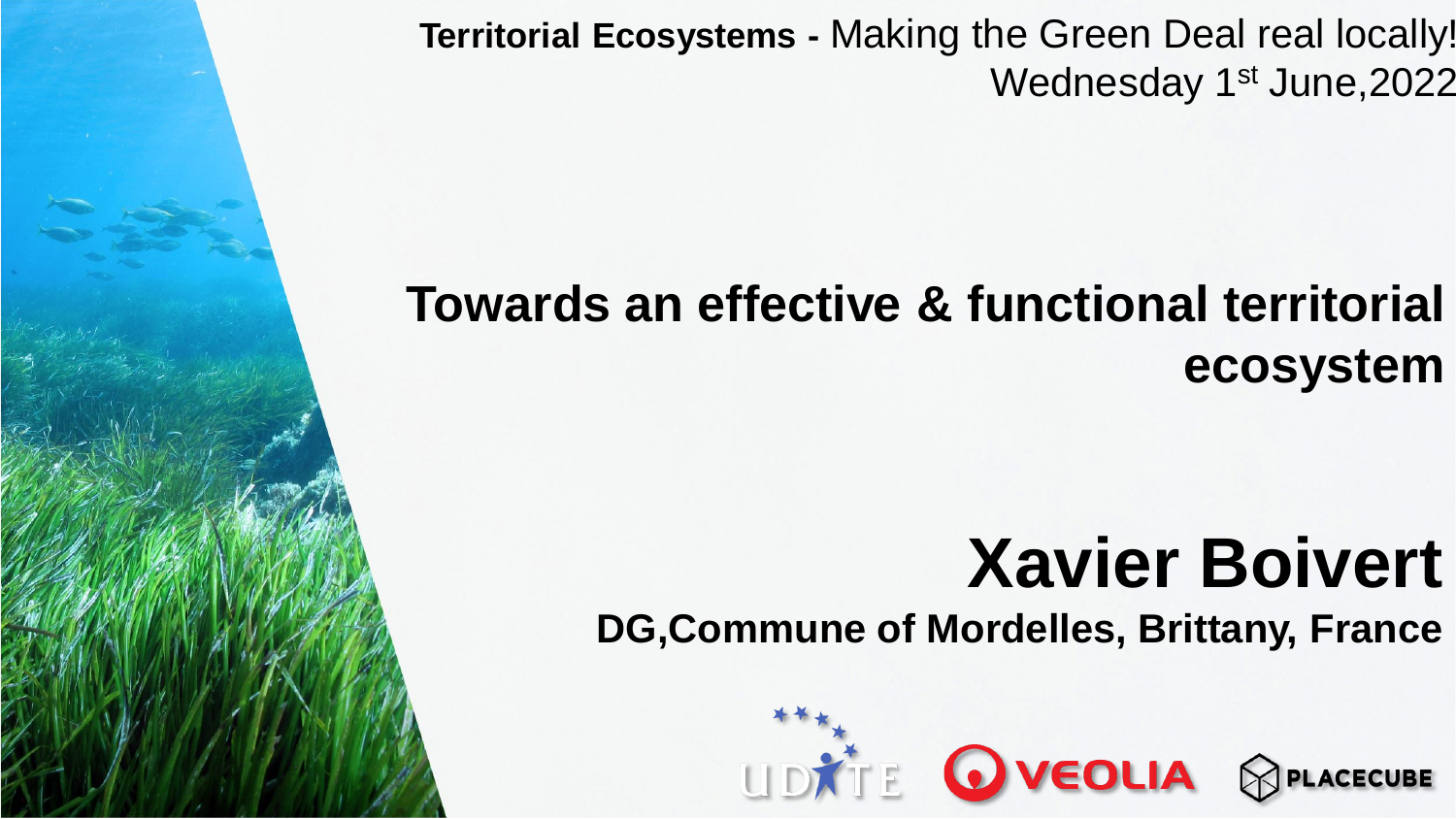

#### *Au commencement, était l'écosystème…*

*In the beginning was the ecosystem…*

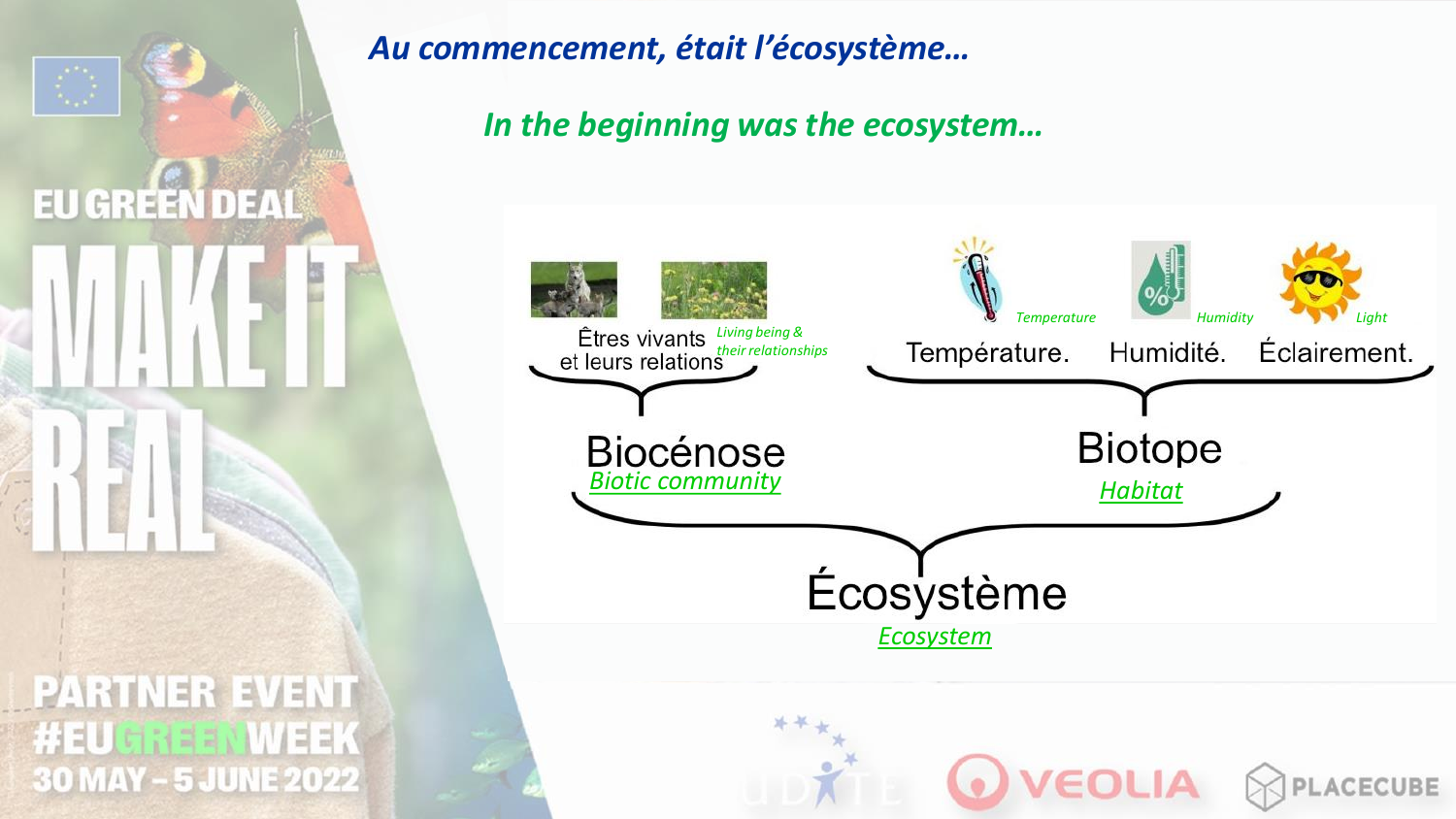

#### *Début de réflexion sur un écosystème territorial*

*Some initial considerations around the concept of the territorial ecosystem*

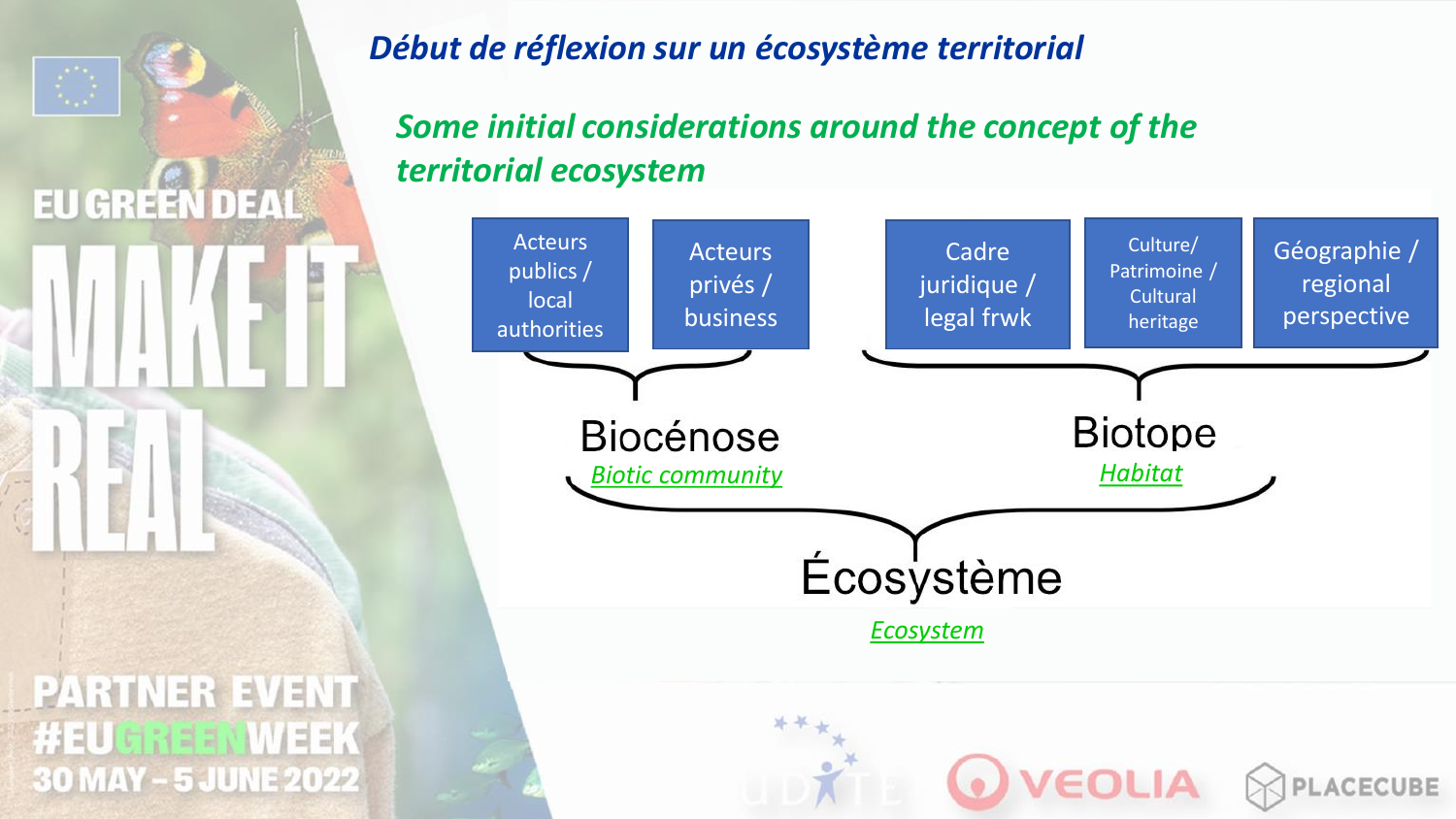

*First observation : urgency and interdependency Le premier constat : l'urgence et l'interdépendance*

An accumulation of natural disasters / climatic events that is imposing itself on the political debates *(i.e. recent Australian election)* Les crises s'accumulent et s'imposent dans les débats

The interdependence is more and more obvious L'interdépendance devient de plus en plus évidente

> The new priority : endogenous and local approaches La nouvelle priorité : l'endogène et le local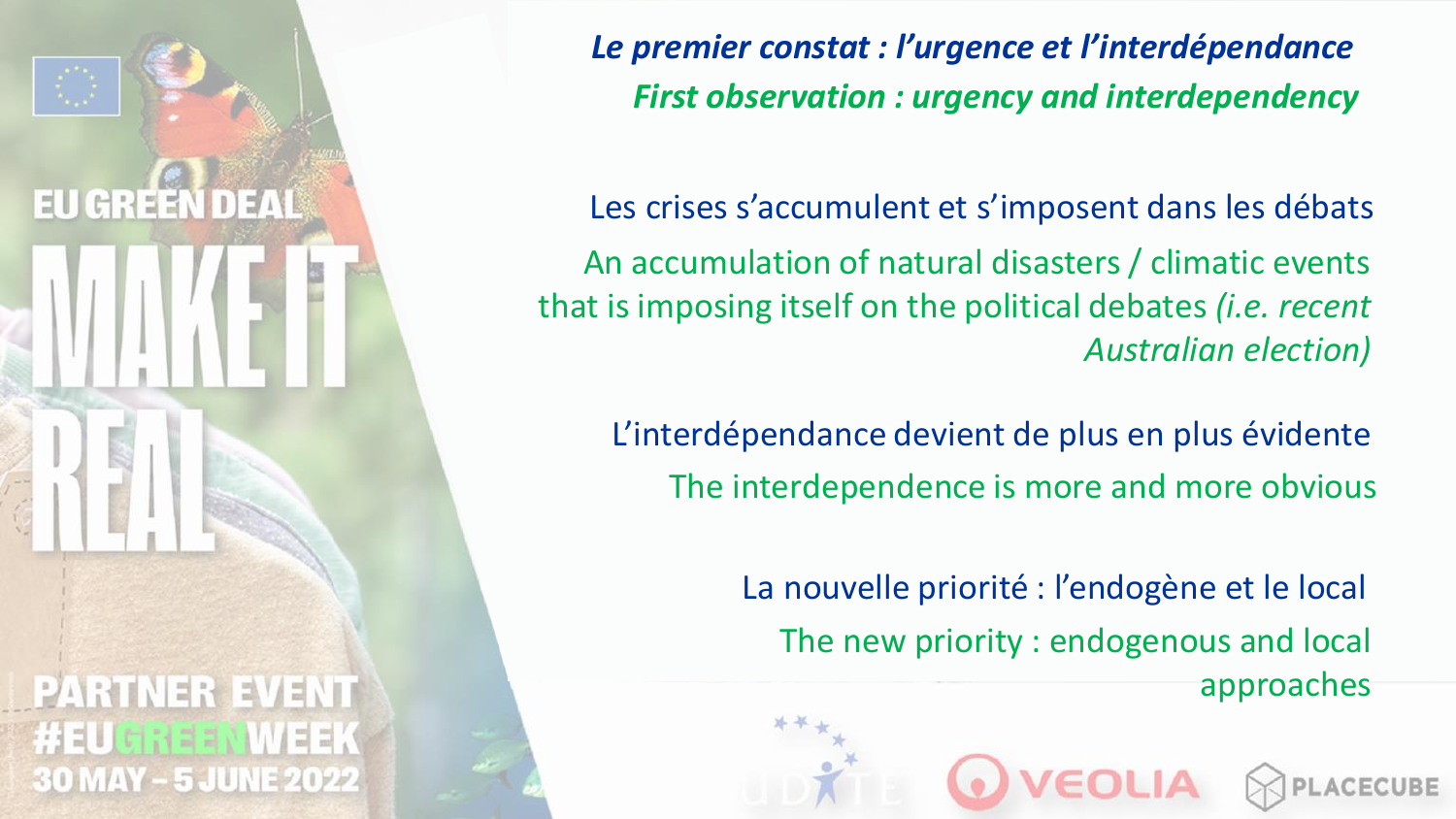

*Some observations about the territorial ecosystem Quelques observations sur l'ecosystème territorial*

The small and medium organisations are the most fragile Les petites et moyennes entités sont les plus fragiles

The concept of responsibility is strong locally La notion de responsabilité est très forte localement

Dialogue is fundamental, locally and across Europe Le dialogue local et avec l'Europe est fondamental